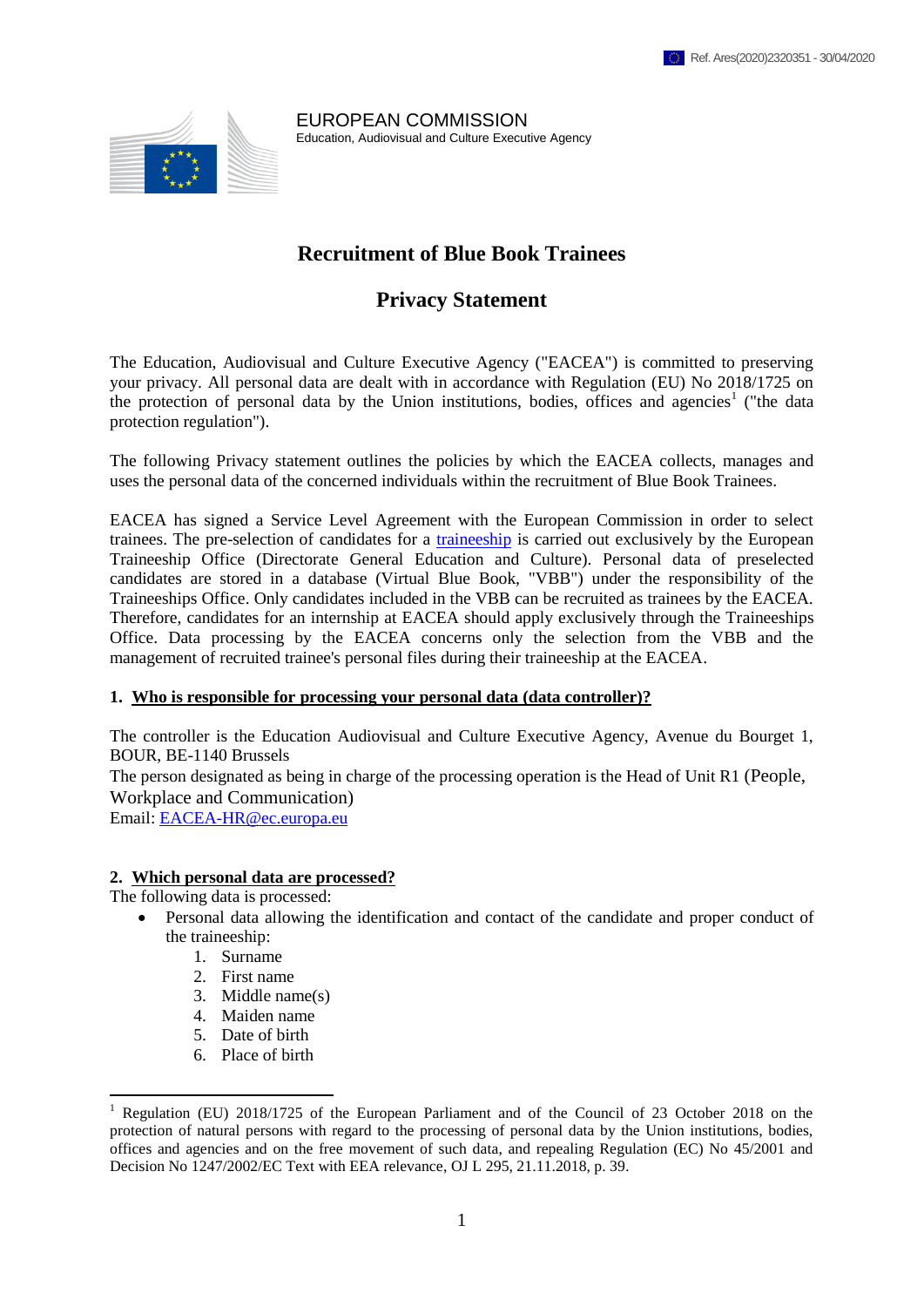- 7. Country of birth
- 8. Candidate Number
- 9. Gender
- 10. Nationality
- 11. Marital status
- 12. Permanent address
- 13. Personal phone number
- 14. E-mail address
- Information provided by the candidate:
	- 1. Language knowledge
	- 2. Education
	- 3. Professional experience
	- 4. CV
	- 5. Hard and soft skills
	- 6. Motivation
	- 7. Training experience
	- 8. Preferences on the traineeship
- Information on traineeship
	- 1. Traineeship period
	- 2. Days off / absences
- In the context of sick leave:
	- 1. Medical certificate (it is important to note that this certificate **does not contain** medical data in the strict sense)
	- 2. Days of sick leave

It is mandatory to provide this data.

# **3. For which purpose do we process your data?**

Personal data is processed to organise the selection procedures and in view of the recruitment of trainees at EACEA and to conduct the traineeship in an appropriate manner.

# **4. Who has access to your personal data and to whom is it disclosed?**

Access to your personal data may be given on a need-to know basis to the following recipients:

- The Human Resources Unit of EACEA
- The Director of EACEA
- The Head(s) of Department of EACEA
- The Traineeship Coordinator of EACEA
- Designated Traineeship Advisors of Units of EACEA
- Secretaries of EACEA
- Heads of Units of EACEA

In case of control or dispute the bodies charged with a monitoring or inspection task in application of Union law (e.g. Internal Audit Service, Internal Audit Capacity, European Commission, OLAF, EU Courts etc.).

# **5. How long do we keep your personal data?**

In cases of successful applicants, the EACEA stores the personal data of the Trainees for the duration of their traineeship. All data is eliminated afterwards.

Spontaneous applications (even of candidates pre-selected in the Blue Book) are not kept by EACEA and are immediately deleted.